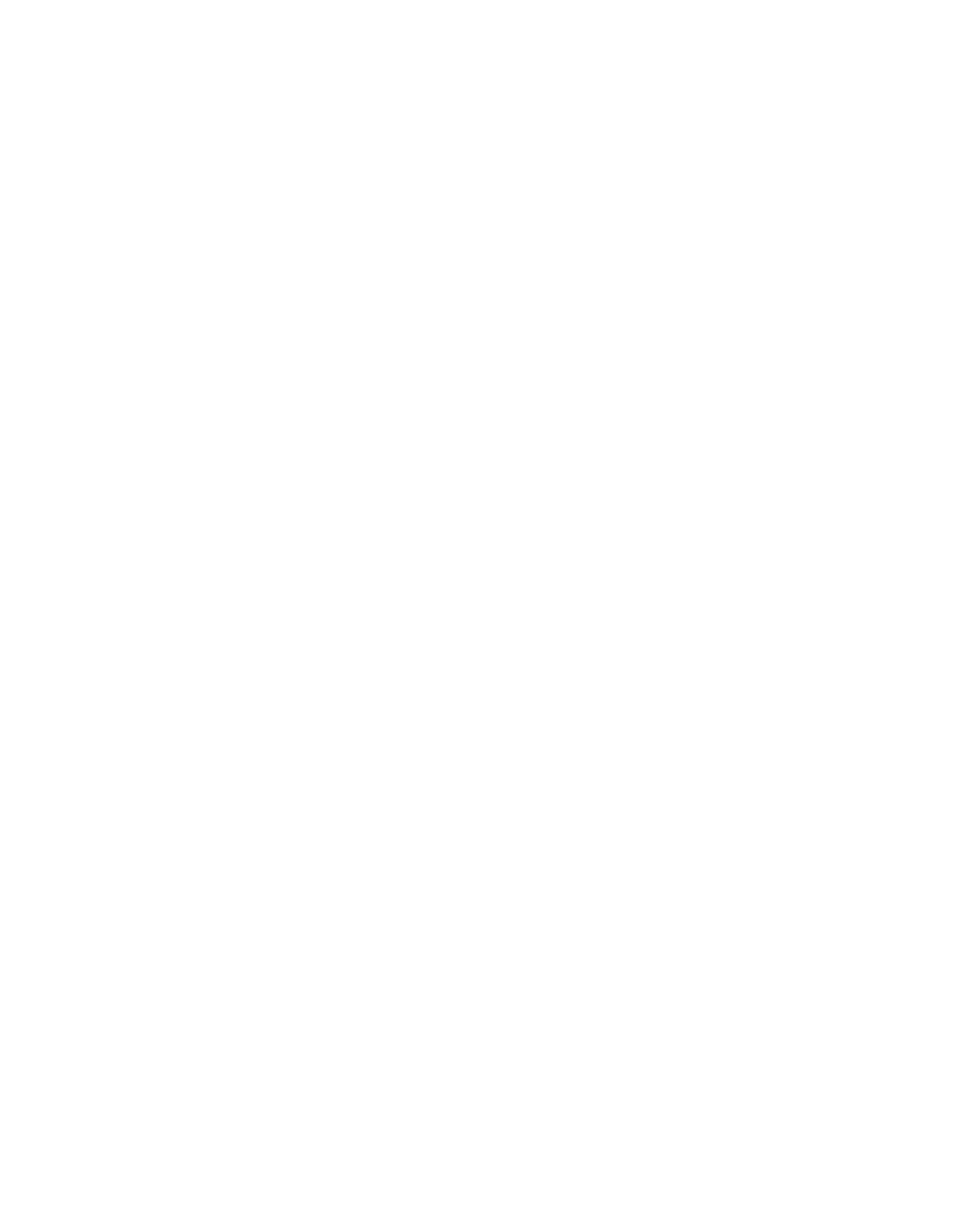# **Statement by Rebeca Grynspan, Secretary-General, UNCTAD to the International Monetary and Financial Committee Washington DC, October 2021**

#### *The Covid-19 shock*

Global economic shocks have become more frequent and damaging since the turn of the century. While they have been triggered by varying factors – financial, health, environmental and technological – they share a common underlying thread: the advance of inequality in all its forms (both within and among countries) and the weakening of multilateral coordination in key areas of action related to sustainable development.

As a result, the phases of recovery that have followed each crisis have reduced policy space and have produced more fragility as measured by our capacity to both withstand shocks and find common responses to them. This has made global crises increasingly contagious and harder to contain and reverse, as UNCTAD's numerous *Trade and Development Report* have shown over years. This year's edition takes up the risks of the post-Covid recovery phase. It argues that, despite strong growth in 2021, uneven access to vaccines, health care and financial resources, as well as persistent asymmetries in global trading and financial systems, have skewed the recovery towards advanced economies, widening inequalities further, and leaving many countries with the prospect of a lost decade.

This is therefore a make-or-break moment. If we don't take the steps necessary to end the health crisis everywhere and re-orient the world economy away from its structural weaknesses, this recovery will soon wane, failing to heal the deep fractures the crisis has brought to light in both developed and developing economies, and lead us to a world that is less equal and multilateral, and therefore much more fragile in the face of future shocks.

#### *Growth divergence in an uncoordinated global economy*

Assuming no further shocks this year, global growth is projected to reach a record 5.3 per cent in 2021, falling back next year to 3.6 per cent. As mentioned, these high figures are the result of demand stimulus in advanced economies, and economies issuing global currencies, but still reflect incomplete reactivation of the productive capacity idled in the recession of 2020. Growth performance by region is, moreover, very uneven (Table 1). Only developed countries show the expected growth spurt, while many developing economies will remain below pre-pandemic averages.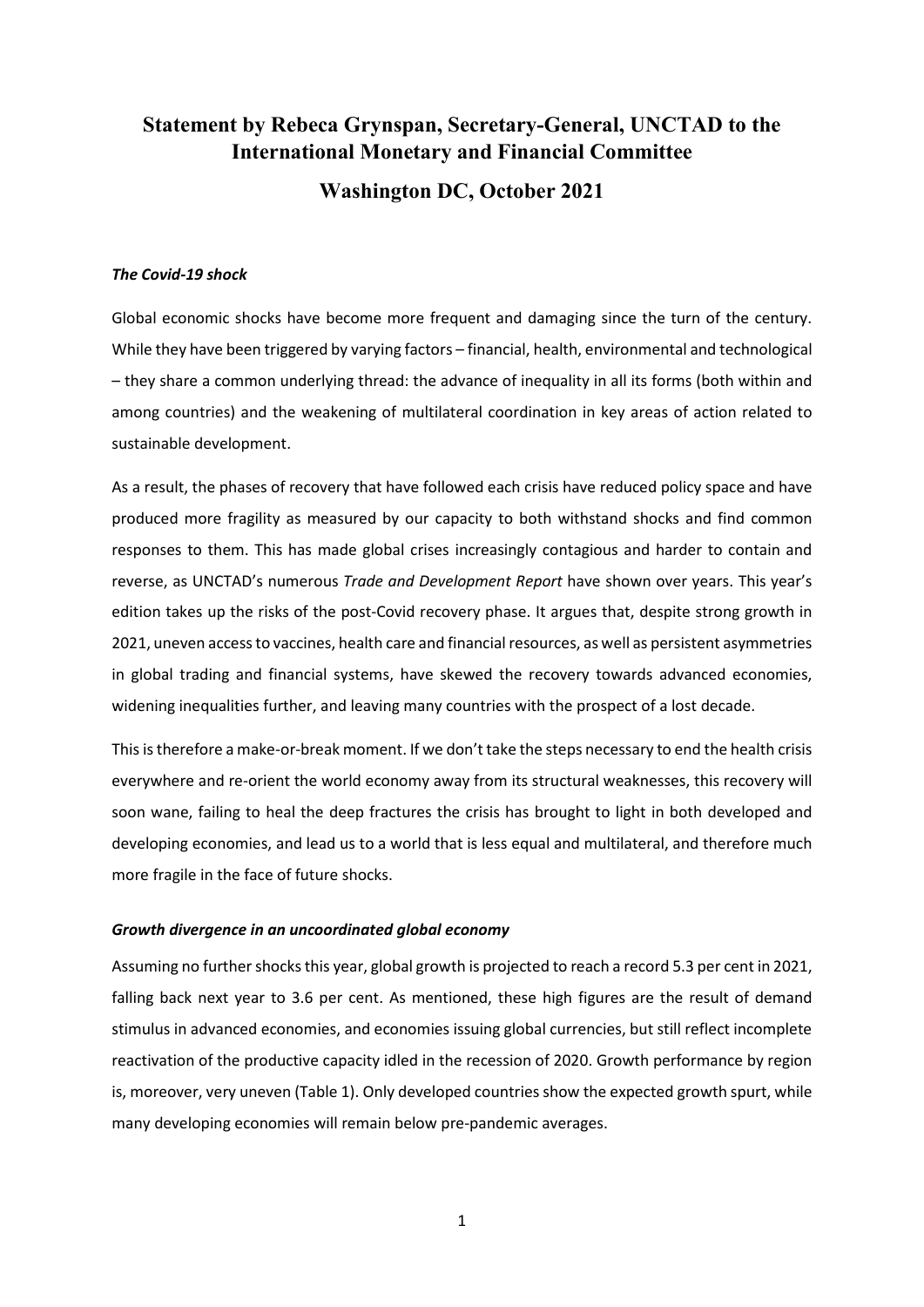#### **Table 1: World output growth, 1991–2022** *(Constant USD at market rates, annual percentage change)*

| 2020 <sup>b</sup><br>2021 <sup>b</sup><br>2008 <sup>a</sup><br>$2018^a$<br>$2000^{\circ}$<br>2009<br>2010<br>2011<br>2012<br>2013<br>2014<br>2015<br>2016<br>2017<br>2018<br>2019<br>Country groups<br>World<br>3.0<br>3.6<br>2.9<br>$-1.3$<br>4.5<br>3.3<br>2.8<br>2.7<br>3.1<br>3.1<br>2.7<br>3.4<br>3.2<br>2.5<br>$-3.5$<br>5.3<br>2.5<br>5.7<br>3.0<br>5.6<br>8.0<br>2.9<br>3.2<br>Africa<br>3.9<br>$-1.0$<br>0.7<br>3.3<br>2.6<br>1.7<br>3.4<br>3.3<br>$-3.4$<br>3.2<br>$-5.2$<br>4.2<br>North Africa (incl. South Sudan)<br>3.1<br>5.4<br>1.0<br>3.7<br>4.7<br>-11.1<br>13.3<br>-6.8<br>$-0.3$<br>1.7<br>2.7<br>5.1<br>4.1<br>2.1<br>4.4<br>1.8<br>$-1.5$<br>3.0<br>3.3<br>2.2<br>2.5<br>1.2<br>1.4<br>0.8<br>0.2<br>$-7.0$<br>4.0<br>South Africa<br>1.8<br>0.4<br>Sub-Saharan Africa (excl. South Africa and South Suda<br>2.1<br>5.7<br>6.1<br>6.5<br>4.8<br>7.1<br>5.7<br>5.5<br>5.9<br>3.4<br>1.5<br>3.0<br>3.5<br>3.4<br>$-1.5$<br>2.5<br>America<br>3.5<br>2.8<br>2.0<br>$-2.5$<br>3.3<br>2.3<br>2.3<br>2.1<br>2.2<br>2.3<br>2.2<br>2.6<br>1.7<br>$-4.4$<br>5.6<br>1.1<br>Latin America and the Caribbean<br>3.2<br>3.9<br>1.9<br>$-2.1$<br>6.2<br>4.6<br>2.7<br>$-0.9$<br>$-7.1$<br>5.5<br>2.9<br>1.1<br>0.3<br>1.3<br>1.1<br>0.1<br>3.5<br>3.6<br>4.2<br>2.1<br>Central America (excl. Mexico) and Caribbean<br>3.1<br>4.8<br>3.3<br>$-0.7$<br>3.9<br>3.3<br>3.3<br>2.9<br>3.0<br>3.1<br>$-8.1$<br>3.9<br>3.2<br>2.2<br>2.6<br>$-5.3$<br>5.1<br>3.7<br>3.6<br>2.8<br>3.3<br>2.6<br>2.1<br>2.2<br>0.0<br>$-8.3$<br>6.2<br>Mexico<br>1.4<br>3.2<br>4.3<br>1.5<br>$-1.3$<br>6.9<br>4.9<br>2.3<br>3.3<br>$-2.5$<br>0.4<br>$-0.2$<br>$-6.5$<br>5.5<br>South America<br>0.3<br>$-1.1$<br>0.8<br>of which:<br>4.0<br>5.0<br>1.2<br>$-5.9$<br>10.1<br>$-1.0$<br>$-2.5$<br>2.7<br>$-2.1$<br>2.7<br>$-2.5$<br>$-2.1$<br>$-9.9$<br>6.7<br>6.0<br>2.4<br>Argentina<br>7.5<br>1.4<br>Brazil<br>2.8<br>3.7<br>1.1<br>-0.1<br>4.0<br>1.9<br>3.0<br>0.5<br>$-3.5$<br>$-3.3$<br>1.3<br>1.8<br>$-4.1$<br>4.9<br>3.6<br>2.5<br>2.0<br>$-2.6$<br>2.6<br>1.7<br>2.2<br>2.9<br>1.7<br>2.4<br>3.0<br>2.1<br>North America<br>1.9<br>2.6<br>$-3.7$<br>5.7 |                   |
|--------------------------------------------------------------------------------------------------------------------------------------------------------------------------------------------------------------------------------------------------------------------------------------------------------------------------------------------------------------------------------------------------------------------------------------------------------------------------------------------------------------------------------------------------------------------------------------------------------------------------------------------------------------------------------------------------------------------------------------------------------------------------------------------------------------------------------------------------------------------------------------------------------------------------------------------------------------------------------------------------------------------------------------------------------------------------------------------------------------------------------------------------------------------------------------------------------------------------------------------------------------------------------------------------------------------------------------------------------------------------------------------------------------------------------------------------------------------------------------------------------------------------------------------------------------------------------------------------------------------------------------------------------------------------------------------------------------------------------------------------------------------------------------------------------------------------------------------------------------------------------------------------------------------------------------------------------------------------------------------------------------------------------------------------------------------------------------------------------------------------------------------------|-------------------|
|                                                                                                                                                                                                                                                                                                                                                                                                                                                                                                                                                                                                                                                                                                                                                                                                                                                                                                                                                                                                                                                                                                                                                                                                                                                                                                                                                                                                                                                                                                                                                                                                                                                                                                                                                                                                                                                                                                                                                                                                                                                                                                                                                  | 2022 <sup>b</sup> |
|                                                                                                                                                                                                                                                                                                                                                                                                                                                                                                                                                                                                                                                                                                                                                                                                                                                                                                                                                                                                                                                                                                                                                                                                                                                                                                                                                                                                                                                                                                                                                                                                                                                                                                                                                                                                                                                                                                                                                                                                                                                                                                                                                  | 3.6               |
|                                                                                                                                                                                                                                                                                                                                                                                                                                                                                                                                                                                                                                                                                                                                                                                                                                                                                                                                                                                                                                                                                                                                                                                                                                                                                                                                                                                                                                                                                                                                                                                                                                                                                                                                                                                                                                                                                                                                                                                                                                                                                                                                                  | 2.9               |
|                                                                                                                                                                                                                                                                                                                                                                                                                                                                                                                                                                                                                                                                                                                                                                                                                                                                                                                                                                                                                                                                                                                                                                                                                                                                                                                                                                                                                                                                                                                                                                                                                                                                                                                                                                                                                                                                                                                                                                                                                                                                                                                                                  | 3.1               |
|                                                                                                                                                                                                                                                                                                                                                                                                                                                                                                                                                                                                                                                                                                                                                                                                                                                                                                                                                                                                                                                                                                                                                                                                                                                                                                                                                                                                                                                                                                                                                                                                                                                                                                                                                                                                                                                                                                                                                                                                                                                                                                                                                  | 2.3               |
|                                                                                                                                                                                                                                                                                                                                                                                                                                                                                                                                                                                                                                                                                                                                                                                                                                                                                                                                                                                                                                                                                                                                                                                                                                                                                                                                                                                                                                                                                                                                                                                                                                                                                                                                                                                                                                                                                                                                                                                                                                                                                                                                                  | 2.9               |
|                                                                                                                                                                                                                                                                                                                                                                                                                                                                                                                                                                                                                                                                                                                                                                                                                                                                                                                                                                                                                                                                                                                                                                                                                                                                                                                                                                                                                                                                                                                                                                                                                                                                                                                                                                                                                                                                                                                                                                                                                                                                                                                                                  | 2.9               |
|                                                                                                                                                                                                                                                                                                                                                                                                                                                                                                                                                                                                                                                                                                                                                                                                                                                                                                                                                                                                                                                                                                                                                                                                                                                                                                                                                                                                                                                                                                                                                                                                                                                                                                                                                                                                                                                                                                                                                                                                                                                                                                                                                  | 2.6               |
|                                                                                                                                                                                                                                                                                                                                                                                                                                                                                                                                                                                                                                                                                                                                                                                                                                                                                                                                                                                                                                                                                                                                                                                                                                                                                                                                                                                                                                                                                                                                                                                                                                                                                                                                                                                                                                                                                                                                                                                                                                                                                                                                                  | 2.9               |
|                                                                                                                                                                                                                                                                                                                                                                                                                                                                                                                                                                                                                                                                                                                                                                                                                                                                                                                                                                                                                                                                                                                                                                                                                                                                                                                                                                                                                                                                                                                                                                                                                                                                                                                                                                                                                                                                                                                                                                                                                                                                                                                                                  | 2.8               |
|                                                                                                                                                                                                                                                                                                                                                                                                                                                                                                                                                                                                                                                                                                                                                                                                                                                                                                                                                                                                                                                                                                                                                                                                                                                                                                                                                                                                                                                                                                                                                                                                                                                                                                                                                                                                                                                                                                                                                                                                                                                                                                                                                  | 2.5               |
|                                                                                                                                                                                                                                                                                                                                                                                                                                                                                                                                                                                                                                                                                                                                                                                                                                                                                                                                                                                                                                                                                                                                                                                                                                                                                                                                                                                                                                                                                                                                                                                                                                                                                                                                                                                                                                                                                                                                                                                                                                                                                                                                                  |                   |
|                                                                                                                                                                                                                                                                                                                                                                                                                                                                                                                                                                                                                                                                                                                                                                                                                                                                                                                                                                                                                                                                                                                                                                                                                                                                                                                                                                                                                                                                                                                                                                                                                                                                                                                                                                                                                                                                                                                                                                                                                                                                                                                                                  | 2.9               |
|                                                                                                                                                                                                                                                                                                                                                                                                                                                                                                                                                                                                                                                                                                                                                                                                                                                                                                                                                                                                                                                                                                                                                                                                                                                                                                                                                                                                                                                                                                                                                                                                                                                                                                                                                                                                                                                                                                                                                                                                                                                                                                                                                  | 1.8               |
|                                                                                                                                                                                                                                                                                                                                                                                                                                                                                                                                                                                                                                                                                                                                                                                                                                                                                                                                                                                                                                                                                                                                                                                                                                                                                                                                                                                                                                                                                                                                                                                                                                                                                                                                                                                                                                                                                                                                                                                                                                                                                                                                                  | 3.0               |
| of which:                                                                                                                                                                                                                                                                                                                                                                                                                                                                                                                                                                                                                                                                                                                                                                                                                                                                                                                                                                                                                                                                                                                                                                                                                                                                                                                                                                                                                                                                                                                                                                                                                                                                                                                                                                                                                                                                                                                                                                                                                                                                                                                                        |                   |
| 3.0<br>2.5<br>1.9<br>$-2.9$<br>3.1<br>3.2<br>2.3<br>2.9<br>1.0<br>3.0<br>2.4<br>1.9<br>$-5.4$<br>5.1<br>Canada<br>1.8<br>0.7                                                                                                                                                                                                                                                                                                                                                                                                                                                                                                                                                                                                                                                                                                                                                                                                                                                                                                                                                                                                                                                                                                                                                                                                                                                                                                                                                                                                                                                                                                                                                                                                                                                                                                                                                                                                                                                                                                                                                                                                                     | 2.9               |
| <b>United States</b><br>3.6<br>2.6<br>2.0<br>$-2.5$<br>2.6<br>2.3<br>1.7<br>2.3<br>3.0<br>2.2<br>$-3.5$<br>5.7<br>1.6<br>1.8<br>2.5<br>3.1                                                                                                                                                                                                                                                                                                                                                                                                                                                                                                                                                                                                                                                                                                                                                                                                                                                                                                                                                                                                                                                                                                                                                                                                                                                                                                                                                                                                                                                                                                                                                                                                                                                                                                                                                                                                                                                                                                                                                                                                       | 3.0               |
| Asia (excl. Cyprus)<br>5.2<br>2.4<br>7.8<br>5.0<br>3.8<br>5.9<br>4.3<br>5.9<br>6.0<br>5.4<br>4.9<br>4.9<br>4.9<br>5.1<br>4.6<br>$-1.1$                                                                                                                                                                                                                                                                                                                                                                                                                                                                                                                                                                                                                                                                                                                                                                                                                                                                                                                                                                                                                                                                                                                                                                                                                                                                                                                                                                                                                                                                                                                                                                                                                                                                                                                                                                                                                                                                                                                                                                                                           | 4.7               |
| Central Asia<br>$-3.3$<br>8.5<br>5.5<br>3.3<br>7.6<br>6.0<br>3.2<br>4.5<br>$-0.3$<br>4.3<br>8.1<br>6.9<br>5.6<br>3.5<br>4.7<br>4.7                                                                                                                                                                                                                                                                                                                                                                                                                                                                                                                                                                                                                                                                                                                                                                                                                                                                                                                                                                                                                                                                                                                                                                                                                                                                                                                                                                                                                                                                                                                                                                                                                                                                                                                                                                                                                                                                                                                                                                                                               | 3.1               |
| 5.3<br>2.8<br>8.0<br>5.9<br>4.7<br>5.2<br>4.3<br>0.3<br>6.7<br>East Asia<br>4.4<br>5.8<br>5.2<br>5.5<br>5.0<br>4.8<br>4.8                                                                                                                                                                                                                                                                                                                                                                                                                                                                                                                                                                                                                                                                                                                                                                                                                                                                                                                                                                                                                                                                                                                                                                                                                                                                                                                                                                                                                                                                                                                                                                                                                                                                                                                                                                                                                                                                                                                                                                                                                        | 4.7               |
| of which:                                                                                                                                                                                                                                                                                                                                                                                                                                                                                                                                                                                                                                                                                                                                                                                                                                                                                                                                                                                                                                                                                                                                                                                                                                                                                                                                                                                                                                                                                                                                                                                                                                                                                                                                                                                                                                                                                                                                                                                                                                                                                                                                        |                   |
| 10.6<br>10.9<br>7.9<br>9.4<br>10.4<br>9.6<br>7.9<br>7.4<br>6.9<br>6.7<br>6.9<br>6.1<br>2.3<br>8.3<br>China<br>7.8<br>6.7                                                                                                                                                                                                                                                                                                                                                                                                                                                                                                                                                                                                                                                                                                                                                                                                                                                                                                                                                                                                                                                                                                                                                                                                                                                                                                                                                                                                                                                                                                                                                                                                                                                                                                                                                                                                                                                                                                                                                                                                                         | 5.7               |
| 1.2<br>1.2<br>1.0<br>$-5.7$<br>4.1<br>2.0<br>1.7<br>0.6<br>0.3<br>$-4.7$<br>2.4<br>0.0<br>1.4<br>0.3<br>1.6<br>0.8<br>Japan                                                                                                                                                                                                                                                                                                                                                                                                                                                                                                                                                                                                                                                                                                                                                                                                                                                                                                                                                                                                                                                                                                                                                                                                                                                                                                                                                                                                                                                                                                                                                                                                                                                                                                                                                                                                                                                                                                                                                                                                                      | 2.1               |
| 4.9<br>3.2<br>2.4<br>3.2<br>3.2<br>2.8<br>3.2<br>2.9<br>2.0<br>$-0.9$<br>3.9<br>Republic of Korea<br>6.8<br>0.8<br>6.8<br>3.7<br>3.0                                                                                                                                                                                                                                                                                                                                                                                                                                                                                                                                                                                                                                                                                                                                                                                                                                                                                                                                                                                                                                                                                                                                                                                                                                                                                                                                                                                                                                                                                                                                                                                                                                                                                                                                                                                                                                                                                                                                                                                                             | 2.8               |
| 4.8<br>5.9<br>4.0<br>8.7<br>3.4<br>8.0<br>4.9<br>3.1<br>$-5.6$<br>South Asia<br>6.7<br>5.6<br>5.0<br>6.1<br>6.4<br>6.6<br>5.8                                                                                                                                                                                                                                                                                                                                                                                                                                                                                                                                                                                                                                                                                                                                                                                                                                                                                                                                                                                                                                                                                                                                                                                                                                                                                                                                                                                                                                                                                                                                                                                                                                                                                                                                                                                                                                                                                                                                                                                                                    | 5.7               |
| of which:                                                                                                                                                                                                                                                                                                                                                                                                                                                                                                                                                                                                                                                                                                                                                                                                                                                                                                                                                                                                                                                                                                                                                                                                                                                                                                                                                                                                                                                                                                                                                                                                                                                                                                                                                                                                                                                                                                                                                                                                                                                                                                                                        |                   |
| India<br>5.9<br>7.0<br>6.2<br>7.9<br>8.2<br>7.2<br>6.6<br>4.6<br>$-7.0$<br>7.2<br>7.6<br>5.0<br>11.0<br>4.8<br>6.1<br>7.0                                                                                                                                                                                                                                                                                                                                                                                                                                                                                                                                                                                                                                                                                                                                                                                                                                                                                                                                                                                                                                                                                                                                                                                                                                                                                                                                                                                                                                                                                                                                                                                                                                                                                                                                                                                                                                                                                                                                                                                                                        | 6.7               |
| South-East Asia<br>4.9<br>5.7<br>5.1<br>2.0<br>7.8<br>4.9<br>6.0<br>4.7<br>4.8<br>5.3<br>5.1<br>4.4<br>$-3.9$<br>3.5<br>5.0<br>4.5                                                                                                                                                                                                                                                                                                                                                                                                                                                                                                                                                                                                                                                                                                                                                                                                                                                                                                                                                                                                                                                                                                                                                                                                                                                                                                                                                                                                                                                                                                                                                                                                                                                                                                                                                                                                                                                                                                                                                                                                               | 4.7               |
| of which:                                                                                                                                                                                                                                                                                                                                                                                                                                                                                                                                                                                                                                                                                                                                                                                                                                                                                                                                                                                                                                                                                                                                                                                                                                                                                                                                                                                                                                                                                                                                                                                                                                                                                                                                                                                                                                                                                                                                                                                                                                                                                                                                        |                   |
| 4.2<br>5.2<br>5.4<br>4.6<br>6.2<br>6.2<br>4.9<br>5.2<br>5.0<br>$-2.1$<br>Indonesia<br>6.0<br>5.6<br>5.0<br>5.0<br>5.1<br>3.6                                                                                                                                                                                                                                                                                                                                                                                                                                                                                                                                                                                                                                                                                                                                                                                                                                                                                                                                                                                                                                                                                                                                                                                                                                                                                                                                                                                                                                                                                                                                                                                                                                                                                                                                                                                                                                                                                                                                                                                                                     | 4.9               |
| 5.5<br>8.0<br>3.2<br>2.3<br>2.1<br>$-2.9$<br>3.5<br>Western Asia (excl. Cyprus)<br>4.1<br>4.1<br>$-1.3$<br>5.7<br>4.6<br>4.9<br>3.3<br>3.8<br>1.3                                                                                                                                                                                                                                                                                                                                                                                                                                                                                                                                                                                                                                                                                                                                                                                                                                                                                                                                                                                                                                                                                                                                                                                                                                                                                                                                                                                                                                                                                                                                                                                                                                                                                                                                                                                                                                                                                                                                                                                                | 3.2               |
| of which:                                                                                                                                                                                                                                                                                                                                                                                                                                                                                                                                                                                                                                                                                                                                                                                                                                                                                                                                                                                                                                                                                                                                                                                                                                                                                                                                                                                                                                                                                                                                                                                                                                                                                                                                                                                                                                                                                                                                                                                                                                                                                                                                        |                   |
| Saudi Arabia<br>1.7<br>4.5<br>3.7<br>$-2.1$<br>5.0<br>10.0<br>2.7<br>1.7<br>$-0.7$<br>2.4<br>0.3<br>$-4.1$<br>2.7<br>5.4<br>3.7<br>4.1                                                                                                                                                                                                                                                                                                                                                                                                                                                                                                                                                                                                                                                                                                                                                                                                                                                                                                                                                                                                                                                                                                                                                                                                                                                                                                                                                                                                                                                                                                                                                                                                                                                                                                                                                                                                                                                                                                                                                                                                           | 3.3               |
| 3.9<br>6.0<br>$-4.8$<br>11.2<br>4.8<br>3.3<br>7.5<br>3.0<br>0.9<br>3.9<br>Turkey<br>6.0<br>8.4<br>8.5<br>4.9<br>6.1<br>1.8                                                                                                                                                                                                                                                                                                                                                                                                                                                                                                                                                                                                                                                                                                                                                                                                                                                                                                                                                                                                                                                                                                                                                                                                                                                                                                                                                                                                                                                                                                                                                                                                                                                                                                                                                                                                                                                                                                                                                                                                                       | 3.6               |
| $-6.2$<br>Europe (incl. Cyprus)<br>1.6<br>2.5<br>1.2<br>-4.5<br>2.0<br>0.1<br>0.5<br>1.9<br>1.8<br>2.5<br>2.0<br>1.5<br>4.3<br>2.4<br>1.7                                                                                                                                                                                                                                                                                                                                                                                                                                                                                                                                                                                                                                                                                                                                                                                                                                                                                                                                                                                                                                                                                                                                                                                                                                                                                                                                                                                                                                                                                                                                                                                                                                                                                                                                                                                                                                                                                                                                                                                                        | 3.0               |
| of which:                                                                                                                                                                                                                                                                                                                                                                                                                                                                                                                                                                                                                                                                                                                                                                                                                                                                                                                                                                                                                                                                                                                                                                                                                                                                                                                                                                                                                                                                                                                                                                                                                                                                                                                                                                                                                                                                                                                                                                                                                                                                                                                                        |                   |
| 2.1<br>2.3<br>2.8<br>2.1<br>4.0<br>European Union (EU 27)<br>2.1<br>1.1<br>-4.4<br>1.9<br>$-0.7$<br>0.0<br>1.6<br>2.3<br>2.0<br>1.6<br>$-6.2$                                                                                                                                                                                                                                                                                                                                                                                                                                                                                                                                                                                                                                                                                                                                                                                                                                                                                                                                                                                                                                                                                                                                                                                                                                                                                                                                                                                                                                                                                                                                                                                                                                                                                                                                                                                                                                                                                                                                                                                                    | 3.3               |
| of which:                                                                                                                                                                                                                                                                                                                                                                                                                                                                                                                                                                                                                                                                                                                                                                                                                                                                                                                                                                                                                                                                                                                                                                                                                                                                                                                                                                                                                                                                                                                                                                                                                                                                                                                                                                                                                                                                                                                                                                                                                                                                                                                                        |                   |
| 2.2<br>Euro area<br>2.1<br>1.9<br>1.0<br>-4.5<br>1.7<br>$-0.9$<br>$-0.2$<br>1.4<br>2.1<br>1.9<br>2.6<br>1.9<br>1.3<br>-6.6<br>4.1                                                                                                                                                                                                                                                                                                                                                                                                                                                                                                                                                                                                                                                                                                                                                                                                                                                                                                                                                                                                                                                                                                                                                                                                                                                                                                                                                                                                                                                                                                                                                                                                                                                                                                                                                                                                                                                                                                                                                                                                                | 3.4               |
| of which:                                                                                                                                                                                                                                                                                                                                                                                                                                                                                                                                                                                                                                                                                                                                                                                                                                                                                                                                                                                                                                                                                                                                                                                                                                                                                                                                                                                                                                                                                                                                                                                                                                                                                                                                                                                                                                                                                                                                                                                                                                                                                                                                        |                   |
| 2.0<br>1.0<br>$-2.9$<br>2.0<br>2.2<br>2.3<br>$-8.0$<br>5.2<br>1.8<br>0.3<br>0.6<br>1.0<br>1.1<br>1.8<br>1.5<br>France<br>1.1                                                                                                                                                                                                                                                                                                                                                                                                                                                                                                                                                                                                                                                                                                                                                                                                                                                                                                                                                                                                                                                                                                                                                                                                                                                                                                                                                                                                                                                                                                                                                                                                                                                                                                                                                                                                                                                                                                                                                                                                                     | 3.4               |
| 1.6<br>1.3<br>1.6<br>$-5.7$<br>4.2<br>3.9<br>0.4<br>0.4<br>2.2<br>1.5<br>2.2<br>2.6<br>1.3<br>0.6<br>$-4.9$<br>2.2<br>Germany                                                                                                                                                                                                                                                                                                                                                                                                                                                                                                                                                                                                                                                                                                                                                                                                                                                                                                                                                                                                                                                                                                                                                                                                                                                                                                                                                                                                                                                                                                                                                                                                                                                                                                                                                                                                                                                                                                                                                                                                                    | 3.2               |
| 1.6<br>0.9<br>$-0.3$<br>$-5.3$<br>1.7<br>0.7<br>$-3.0$<br>0.8<br>1.3<br>1.7<br>0.9<br>0.3<br>$-8.9$<br>5.5<br>Italy<br>-1.8<br>0.0                                                                                                                                                                                                                                                                                                                                                                                                                                                                                                                                                                                                                                                                                                                                                                                                                                                                                                                                                                                                                                                                                                                                                                                                                                                                                                                                                                                                                                                                                                                                                                                                                                                                                                                                                                                                                                                                                                                                                                                                               | 3.0               |
| Russian Federation<br>1.3<br>$-7.8$<br>4.5<br>$-2.0$<br>$-3.0$<br>$-4.7$<br>6.8<br>4.3<br>4.0<br>1.8<br>0.7<br>0.2<br>1.8<br>2.5<br>1.3<br>3.8                                                                                                                                                                                                                                                                                                                                                                                                                                                                                                                                                                                                                                                                                                                                                                                                                                                                                                                                                                                                                                                                                                                                                                                                                                                                                                                                                                                                                                                                                                                                                                                                                                                                                                                                                                                                                                                                                                                                                                                                   | 2.3               |
| 2.9<br>2.5<br>1.7<br>2.1<br>2.4<br>1.7<br>$-9.9$<br>6.7<br>United Kingdom<br>$-4.1$<br>1.3<br>1.4<br>2.2<br>2.9<br>1.7<br>1.3<br>1.4                                                                                                                                                                                                                                                                                                                                                                                                                                                                                                                                                                                                                                                                                                                                                                                                                                                                                                                                                                                                                                                                                                                                                                                                                                                                                                                                                                                                                                                                                                                                                                                                                                                                                                                                                                                                                                                                                                                                                                                                             | 2.1               |
| 3.7<br>2.7<br>2.4<br>2.7<br>3.7<br>2.1<br>2.6<br>2.9<br>2.7<br>2.8<br>Oceania<br>3.4<br>1.9<br>2.8<br>1.9<br>$-2.4$<br>3.1                                                                                                                                                                                                                                                                                                                                                                                                                                                                                                                                                                                                                                                                                                                                                                                                                                                                                                                                                                                                                                                                                                                                                                                                                                                                                                                                                                                                                                                                                                                                                                                                                                                                                                                                                                                                                                                                                                                                                                                                                       | 2.8               |
| of which:                                                                                                                                                                                                                                                                                                                                                                                                                                                                                                                                                                                                                                                                                                                                                                                                                                                                                                                                                                                                                                                                                                                                                                                                                                                                                                                                                                                                                                                                                                                                                                                                                                                                                                                                                                                                                                                                                                                                                                                                                                                                                                                                        |                   |
| Australia<br>2.4<br>3.8<br>3.4<br>2.6<br>1.9<br>2.7<br>3.9<br>2.1<br>2.6<br>2.3<br>2.8<br>2.5<br>2.8<br>1.8<br>$-2.5$<br>3.2                                                                                                                                                                                                                                                                                                                                                                                                                                                                                                                                                                                                                                                                                                                                                                                                                                                                                                                                                                                                                                                                                                                                                                                                                                                                                                                                                                                                                                                                                                                                                                                                                                                                                                                                                                                                                                                                                                                                                                                                                     | 2.8               |
| Memo items:                                                                                                                                                                                                                                                                                                                                                                                                                                                                                                                                                                                                                                                                                                                                                                                                                                                                                                                                                                                                                                                                                                                                                                                                                                                                                                                                                                                                                                                                                                                                                                                                                                                                                                                                                                                                                                                                                                                                                                                                                                                                                                                                      |                   |
| Developed (M49, incl. Republic of Korea)<br>2.5<br>2.5<br>1.7<br>$-3.5$<br>2.8<br>1.7<br>1.3<br>1.4<br>2.0<br>2.3<br>1.7<br>2.4<br>2.4<br>1.7<br>$-4.7$<br>4.7                                                                                                                                                                                                                                                                                                                                                                                                                                                                                                                                                                                                                                                                                                                                                                                                                                                                                                                                                                                                                                                                                                                                                                                                                                                                                                                                                                                                                                                                                                                                                                                                                                                                                                                                                                                                                                                                                                                                                                                   |                   |
| 4.9<br>5.1<br>4.5<br>4.9<br>6.2<br>Developing (M49)<br>6.7<br>5.2<br>3.3<br>8.1<br>6.3<br>5.6<br>4.9<br>4.3<br>4.6<br>3.7<br>$-1.8$                                                                                                                                                                                                                                                                                                                                                                                                                                                                                                                                                                                                                                                                                                                                                                                                                                                                                                                                                                                                                                                                                                                                                                                                                                                                                                                                                                                                                                                                                                                                                                                                                                                                                                                                                                                                                                                                                                                                                                                                              | 2.9               |

*Source: Trade and Development Report 2021, table 1.1, with data available up to August 16, 2021.*

The unevenness reflects, in part, underlying structural weaknesses but also the different degrees of policy independence enjoyed by developed and developing economies. Most developed countries had, and used, the strong financial firepower afforded by the privileged status of issuers of international-reserve currencies. Overall, this was a necessary response, but it did not lead to the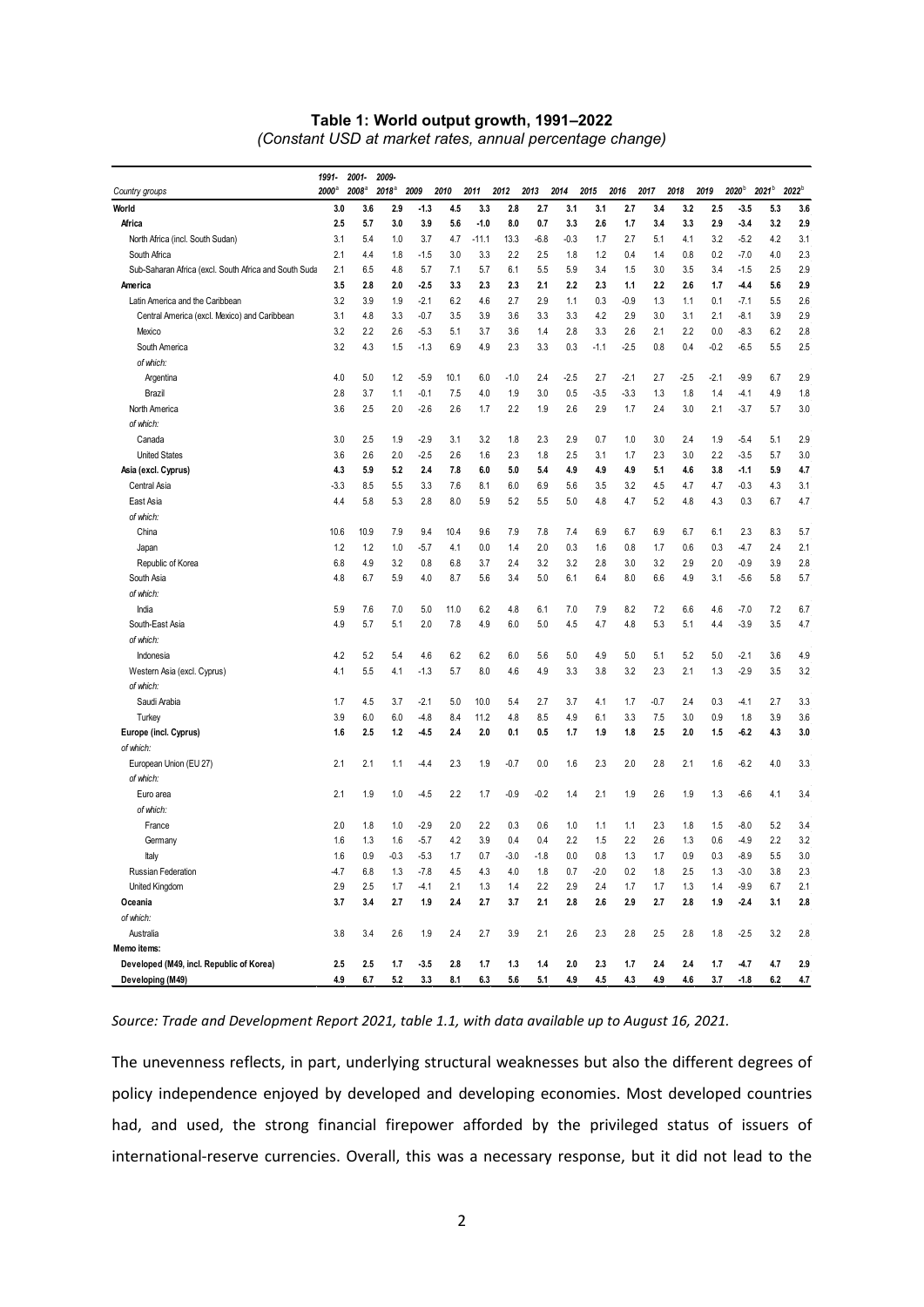recognition that all other countries, especially developing countries, do not have the same opportunity to implement similar policies.

A few developing countries, including Brazil, Indonesia, and Turkey, did adopt strong fiscal and monetary responses similar to those by developed countries but recent developments suggest they are vulnerable to financial repercussions, particularly the early hiking of interest rates in response to growing inflation fears.

Thus, the expansion of SDRs allocations, necessary to ease some policy constraints in developing economies, while an important step forward, is still insufficient. More work should be done in finding solutions to channel unused SDRs from countries that do not have foreign reserve constraints to countries that do have them. There are many proposals for this on the table, including expanding the Poverty Reduction and Growth Trust at the IMF, which only benefits Low-Income-Countries; creating a new Trust for Resilience and Climate Adaption at the IMF, which could include Middle-Income-Countries; finding ways for Multilateral Development Banks to leverage SDRs, including through using them for possible recapitalizations. All options should be explored, and it is very important developing countries are included in these negotiations, as their perspectives on time-constraints and possible conditionalities cannot be ignored.

Also in the advanced economies, public-private partnerships allowed the development of vaccines at record speed, but manufacturers have not been able to produce enough doses for the world population and have so far resisted calls to waive critical patents or otherwise find solutions for lowcost vaccine production in developing countries. By slowing down immunization, this stance aggravates the loss of life, facilitates the spread of new variants and compounds vaccine scarcity. The expectation of most developing countries that patent waivers in the World Trade Organization to help boost world production remains unfulfilled. This failure is, in some respects, even more dramatic than the asymmetries of the financial system because health infrastructure in developing countries is far weaker in comparison to most developed countries, and 'lockdowns' to contain the virus spread are more difficult to implement, given widespread informality of jobs and inadequate social protection.

The current performance of the world economy is insufficient to regain pre-covid trends (which in turn, were considerably lower than pre-2008 trends). As shown in Figure 1, the global economy faces a cumulative income loss of about USD 13 trillion in 2020–22. If the global economy were to grow as in the early 2000s (approximately 3.5 per cent per year) it would return to its pre-pandemic trend only by 2030. Considering that global growth in 2017-2019 was already insufficient to reach the Sustainable

3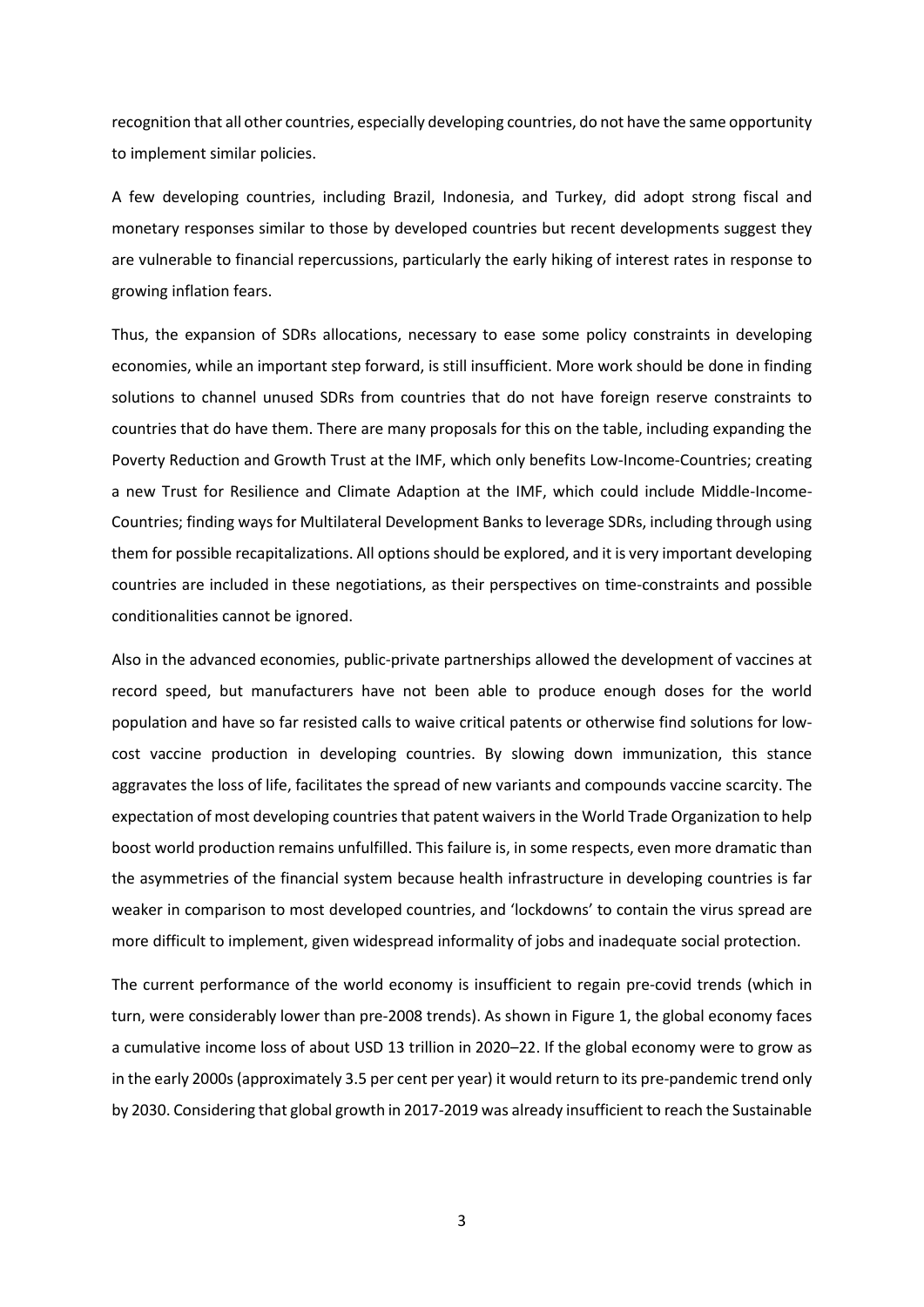

Development Goals, reaching them in the current conditions requires unprecedented action, in terms of multilateral support and coordination.

According to our research, global investment flows declined by 35% in the aftermath of the COVID-19 crisis. Developing countries are bearing the brunt of this downturn. According to UNCTAD, announced greenfield investment projects in developing countries fell by 44% in 2020. What is more worrisome is that the decline was not limited to foreign investment. Domestic public and private investments were also seriously affected, particularly in sectors key for achieving the SDGs. These contracted by up to  $2/3^{rd}$  in 2020. As a result, the pandemic has largely undone the progress made in promoting such investment since the adoption of the SDGs in 2015, and has widened the annual investment gap to achieve the SDGs in developing countries from around \$2,5 trillion pre-pandemic to more than \$4 trillion for 2021, according to recent estimates by the OECD and others.

#### *The figurative and the palpable constraints to a resilient recovery*

Prospects for longer-term demand stimulus and transformative public investment programs are clouded by the returning spectre of inflation, in both developed and developing economies. Although this is still debatable, and the final jury is still out. On the one hand in the United States inflation has recently surpassed the 2 per cent target, recent inflation spikes in the Euro Area and in Japan have remained and will likely remain below target.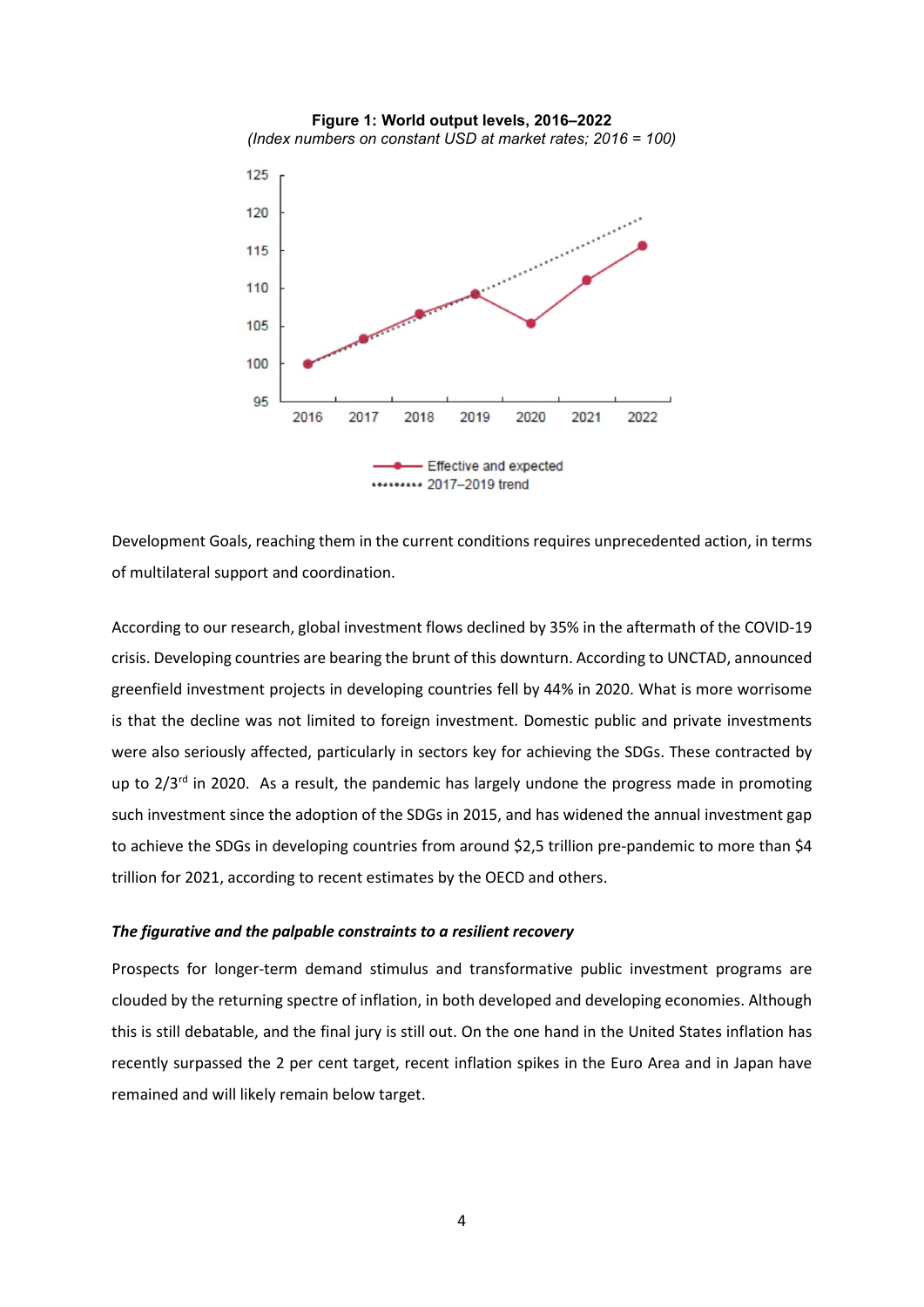



Evidence points to supply shortages as the main cause of the recent inflation spikes implying that appropriate remedies depend on targeting the specific markets being rationed. Where inflationary shortages affect the labour market, establishing better working conditions, including wages and social protection, can help ease the shortage by attracting more workers and contain costs by stimulating productivity growth (which is positively correlated to high wage growth and good working conditions). Wage repression to contain inflation, which may drive down productivity and lead to higher real unit labor costs, is not recommended. Instead, in cases where inflationary shortages affect other inputs or commodities, as is often the case in developing economies, sensible responses should focus on engineering a strong recovery of investment, incomes and production worldwide; including devising well-tailored policies to support MSMEs, affront higher input costs in the short-term and avoid insolvency. However, this distinction of causes and the respective responses are not being discussed enough in policy circles, which have focused on demand stimulus packages. But in many countries, slowing demand growth by terminating the stimulus packages would not stop inflation deriving from imported inputs, including commodities.

The disregard of the binding constraints on global growth is puzzling given the well-known bottlenecks faced by developing countries. Revamping production and reviving development require reliable channels of income generation by exports, to pay for imported inputs and ensure economies of scale, as well sustainable finance. Absent these conditions, policy space is significantly reduced, and policy priorities easily yield to budget-cutting demands by international private investors, jeopardizing prospects of sustainable development, and especially the structural transformation away from commodity dependency and towards diversification.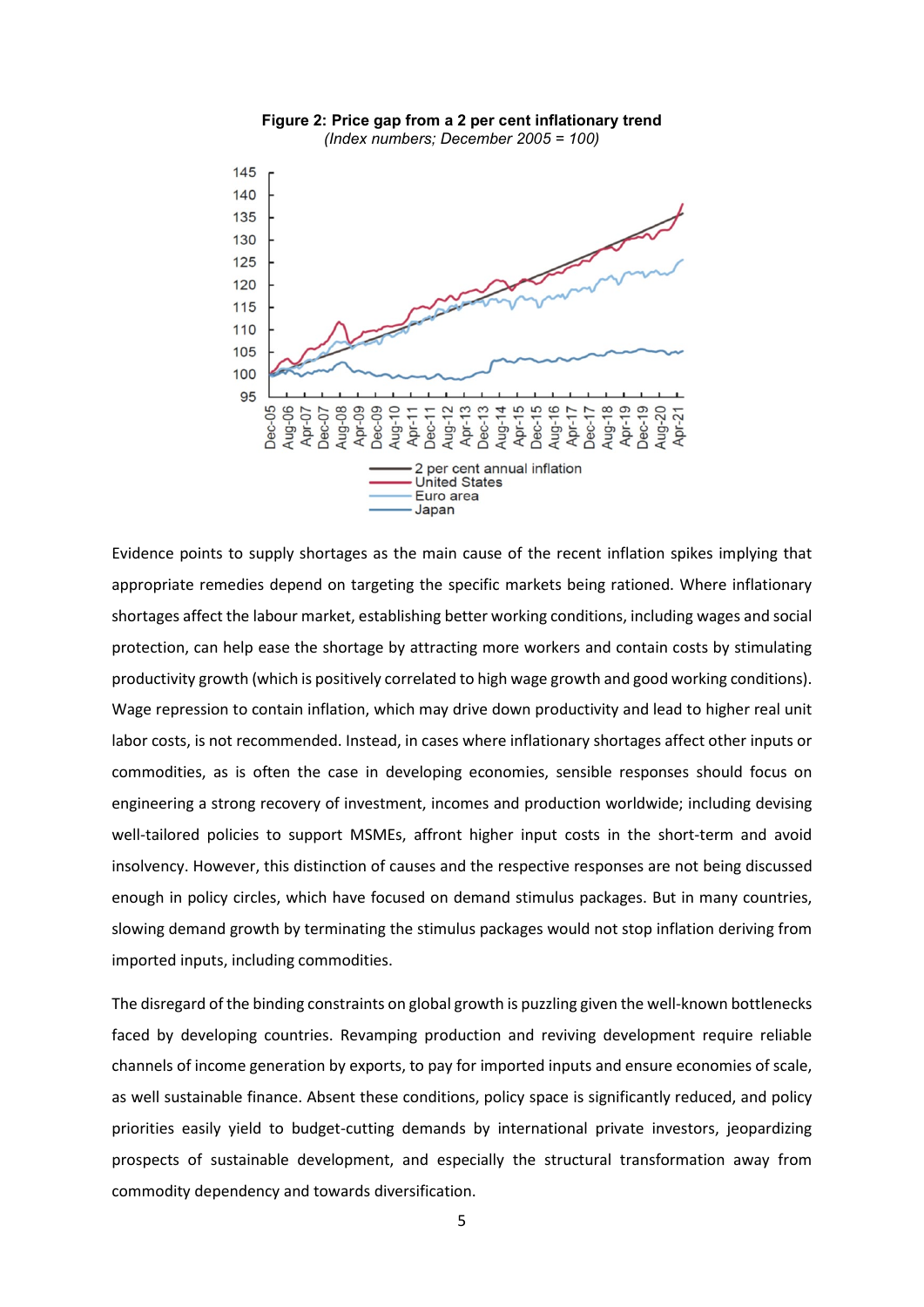A synthetic indicator of these constraints is captured in Figure 3. Both regional and income groups have experienced rising external debt compared to export revenues. With the exception of some successful manufacturing exporters in East Asia, including China, and a few oil exporters in the Middle East and North Africa, debt burdens across the developing world are too high and export revenues too low (see figure 3). For almost all developing countries commodities are not a reliable source of income because their export revenues fluctuate due to price swings.



**Figure 3: Total external debt to export revenues, developing countries, 2009-2020.** *(Per cent)*

Source: UNCTAD secretariat calculations based on World Bank International Debt Statistics. Note: 2020 = estimates

Building protection against the volatility of global trade and finance is critical for developing countries. It should start with a proper evaluation of their external debt burdens and repayment profiles, which affect development strategies but also crisis response. Recently, in our 15<sup>th</sup> Ministerial Conference, Secretary General Guterres unveiled his four-point debt plan, which consisted on: first, rechannelling unused SDRs, as mentioned; second, seriously undertaking the conversation about debt restructuring and relief, through the creation of robust multilateral mechanisms; third, expanding and prolonging the G20's Debt Suspension Initiative; and fourth, leveraging private capital.

It is important we seek these solutions. External debt vulnerabilities are set to remain high over the coming years, not least since many developing countries face a wall of repayments on sovereign bond debt in international bond markets. Servicing this debt in developing countries, excluding China, will generate payments of almost \$1 trillion by 2030, the year earmarked for achievement of the Sustainable Development Goals (SDGs), including \$571 billion in repayments of principals and \$365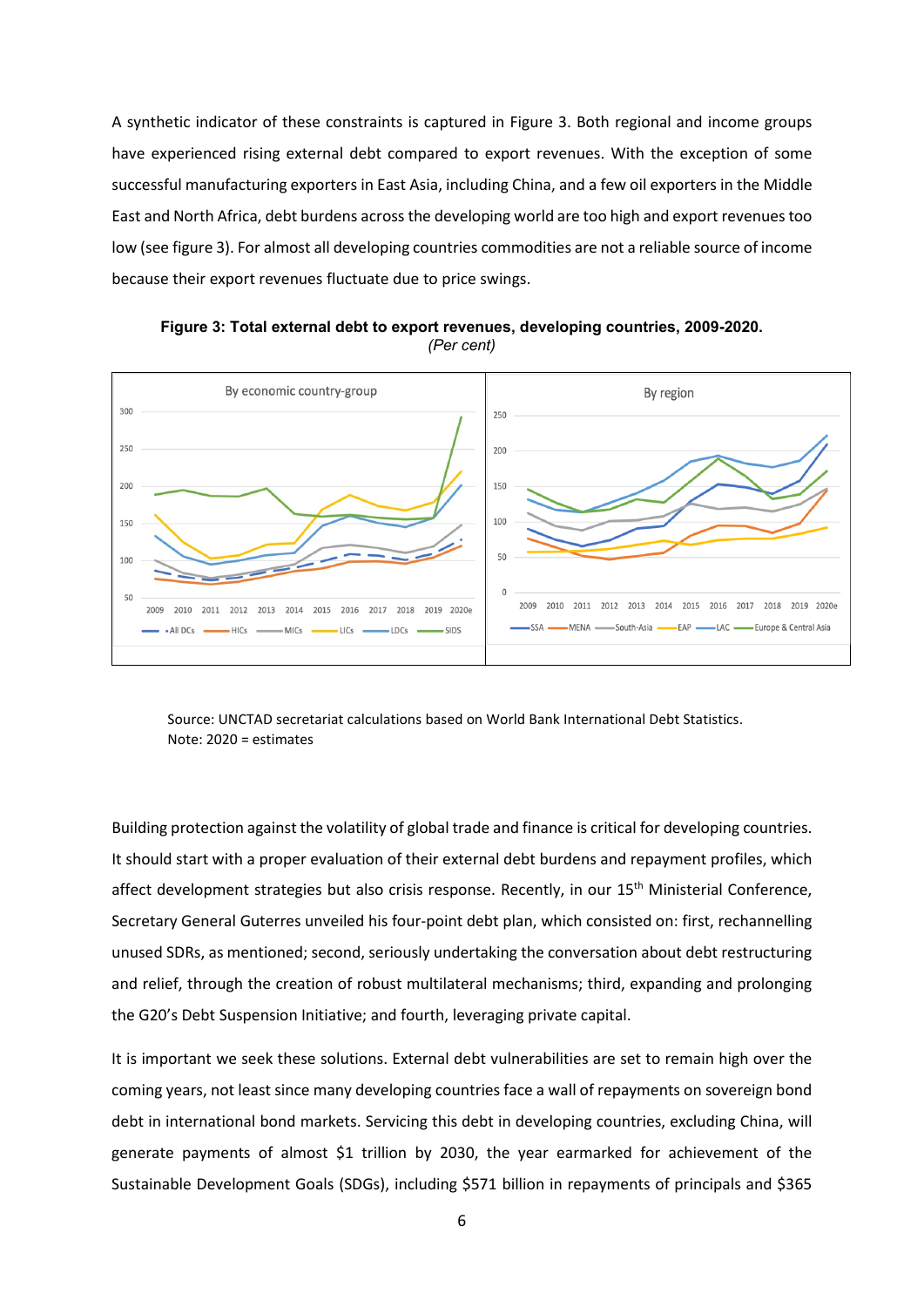billion in interest (Figure 4). The total amount far exceeds the estimated investment target of 2 per cent of GDP required for the structural transition needed to deliver the Agenda 2030. Clearly, debt reprofiling and relief, including debt cancellation, are necessary. But so far agreed measures have been insufficient. The only lasting multilateral relief was provided by the IMF through the cancellation of debt service obligations in 29 of the poorest countries, amounting to \$727 million between April 2020 and October 2021.



**Figure 4: Sovereign bond repayment profiles, selected regions, 2021-2030** *(Billions of current USD (LHS) and per cent of total debt service (RHS))*

PO= Principal outstanding and maturing. CD=Coupon disbursement (LHS). CD Burden = Coupon disbursement burden (% of average coupon discursements in total repayments on sovereign bonds (RHS)

*Source: UNCTAD Trade and Development Report 2021, figure 1.16 (calculations based on Refinitiv). Note: Sovereign bonds included are those issued in foreign currencies.* 

The past experiences of developed and developing countries with similar or lower debt burdens relative to their GDP have been very different: Smooth functioning in the former, especially when issuers of reserve currencies, and 'lost decades' for the latter. This has carried over to the current crisis. The pandemic offered one more test-case (figure 5), in which governments of developed countries were able to enact larger spending measures than developing countries with generally lower debt-to-GDP ratios. In the latter, domestic liquidity creation does not necessarily improve access to foreign currency, while fiscal deficits act as a deterrent to private foreign investors.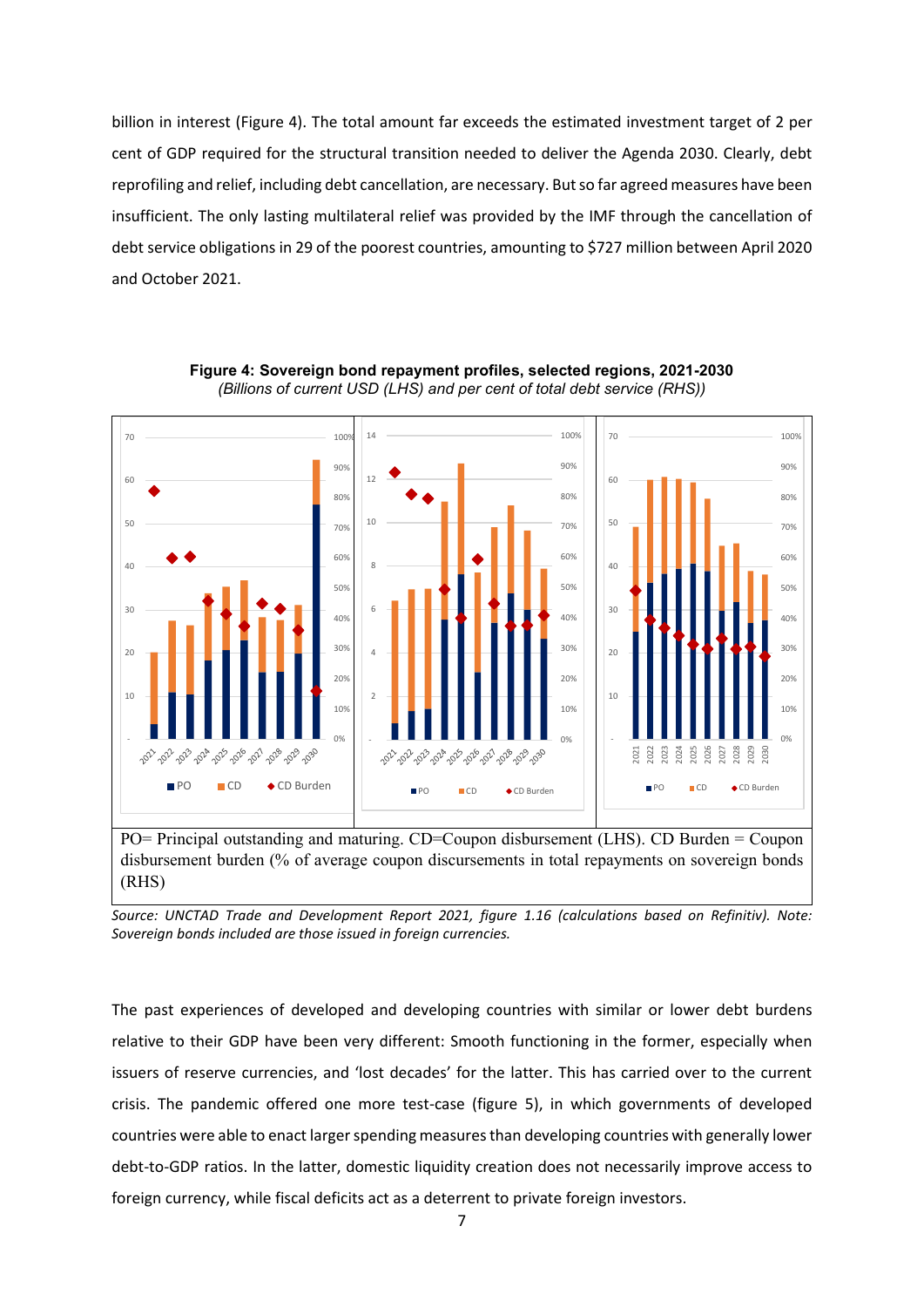**Figure 5: Additional primary outlays in 2020 relative to inherited debt-to-GDP ratios in developing and developed economies**



*Source: Trade and Development Report 2021, figure 1.12 ( calculations based on IMF database).*

A more detailed analysis provides critical insights into fiscal constraints (table 2). Actual spending stimulus is measured as the sum of spending on goods and services (G) and transfers to the private sector (net of taxes and contributions to social security) (T), relatively to pre-pandemic standards. While stimulus packages implemented by governments have often fallen short of their original announcements, developed countries were able to provide much larger stimulus than developing countries. Yet developed countries were not chastised by the bond markets for their spending announcements, as developing countries were.

How stringent the constraints to fiscal policy really are in all countries becomes clear when considering the prevalence in the stimulus packages of transfers compared to direct government spending. In many cases, government spending on goods and services contracted during the pandemic. While cash transfers have provided a critical lifeline in some developing countries, especially in the absence of robust social protection systems, austerity in direct spending continued to affect policy decisions even during the pandemic.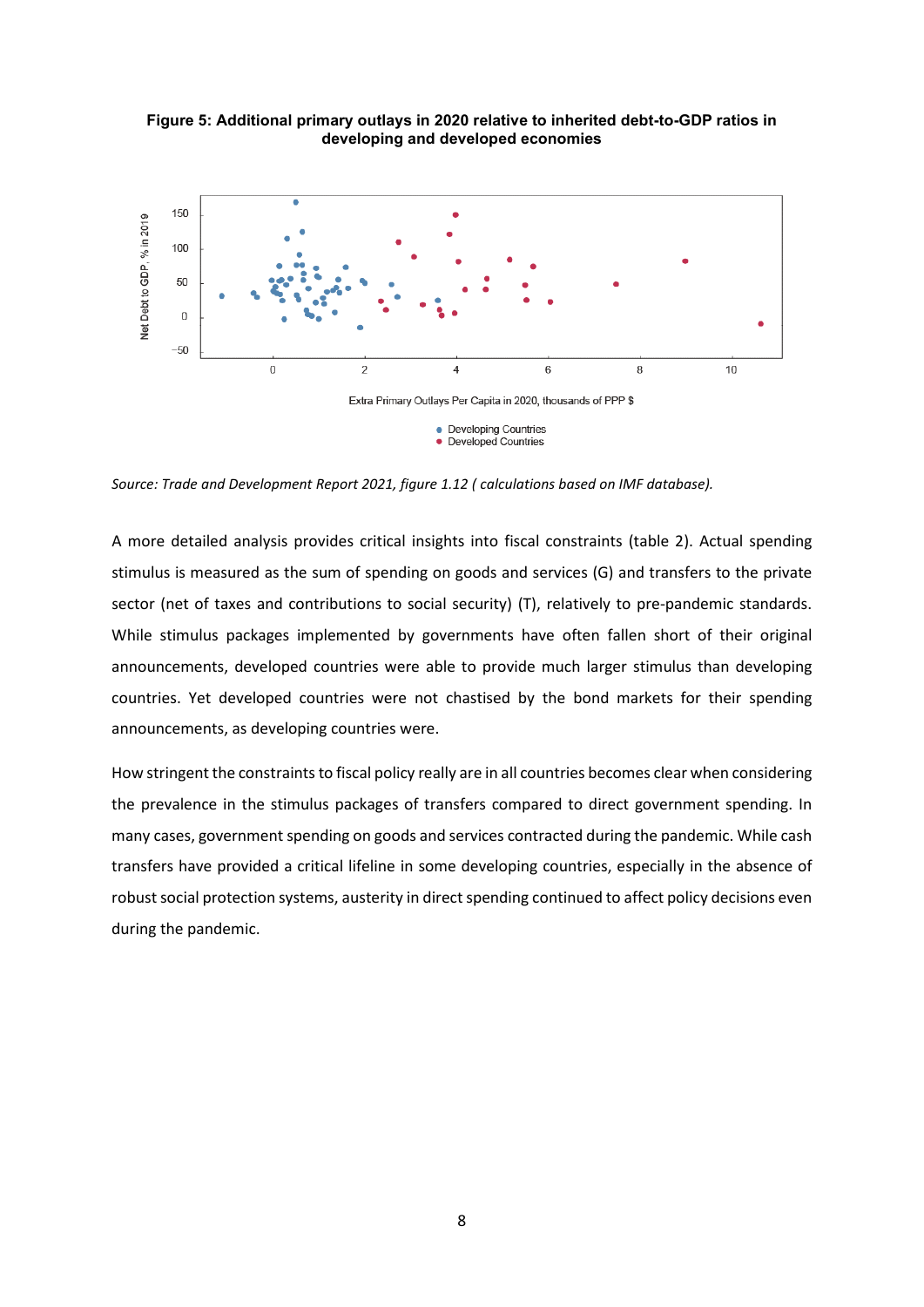|               | Government   | Government    |         | Announced |
|---------------|--------------|---------------|---------|-----------|
|               | Spending (G) | Transfers (T) | $G + T$ | measures  |
| Argentina     | $-0,8$       | 4,1           | 3,3     | 3,8       |
| Australia     | 0,2          | 10,0          | 10,2    | 16,1      |
| Canada        | $-0,5$       | 8,8           | 8,3     | 14,7      |
| France        | $-1,3$       | 4,6           | 3,3     | 7,6       |
| Germany       | 0,4          | 3,0           | 3,3     | 11,0      |
| India         | $-1,0$       | 3,4           | 2,4     | 3,3       |
| Italy         | 0,5          | 4,9           | 5,4     | 6,8       |
| Japan         | 0,5          | 7,5           | 8,0     | 15,5      |
| Mexico        | 0,3          | 1,8           | 2,0     | 0,7       |
| Rep. of Korea | $-0,2$       | 2,0           | 1,8     | 3,4       |
| South Africa  | 0,0          | 4,2           | 4,2     | 5,3       |
| Spain         | 0,2          | 4,7           | 4,9     | 4,1       |
| Turkey        | $-0,3$       | 1,7           | 1,4     | 1,0       |
| UK            | 1,4          | 5,6           | 7,1     | 16,3      |
| <b>USA</b>    | $-0,1$       | 9,2           | 9,1     | 10,6      |

## **Table 2: Estimated size of Covid-19 fiscal stimuli, 2020** *(Per cent of GDP)*

*Note:*

*G* refers to general government gross fixed capital spending and consumption spending in goods and services (excluding payments or transfers) and is estimated as that above the trend over the recent past (2017-2019).

*T* refers to net transfers from the government to the private sector. It encompasses transfers, including subsidies and all payments to other sectors (including unemployment benefits and direct income transfers), minus government revenues (including personal current taxes and contributions to government social security); and it is estimated as the difference with its past average (2017-2019) as a proportion of GDP applied to 2020 GDP.

## *The Siren calls of business-as-usual*

The budding global recovery appears to have lost some steam in the second half of this year and is now threatened by a possible repeat of the post-2008 playbook, with strong fiscal tightening chocking off growth before incomes have recovered and balance sheets repaired. The pressures to contain government direct spending (and thus intervention in economic activities) have never really subsided and calls to enact new cuts have already returned, generally with the stated intention of reducing debt burdens. Current debates about the threat of inflationary pressures also contribute to the bias against fiscal spending. Fiscal austerity and downward pressure of labour income shares are supposed to help countries tap global demand with more competitive exports. But three decades of experiments in this direction have amply demonstrated just how faulty this strategy has been. Instead, more effort should be made to support development, to reorient the global financial and payments system toward productive investment, to establish a debt workout mechanism, and to make trade more conducive to development.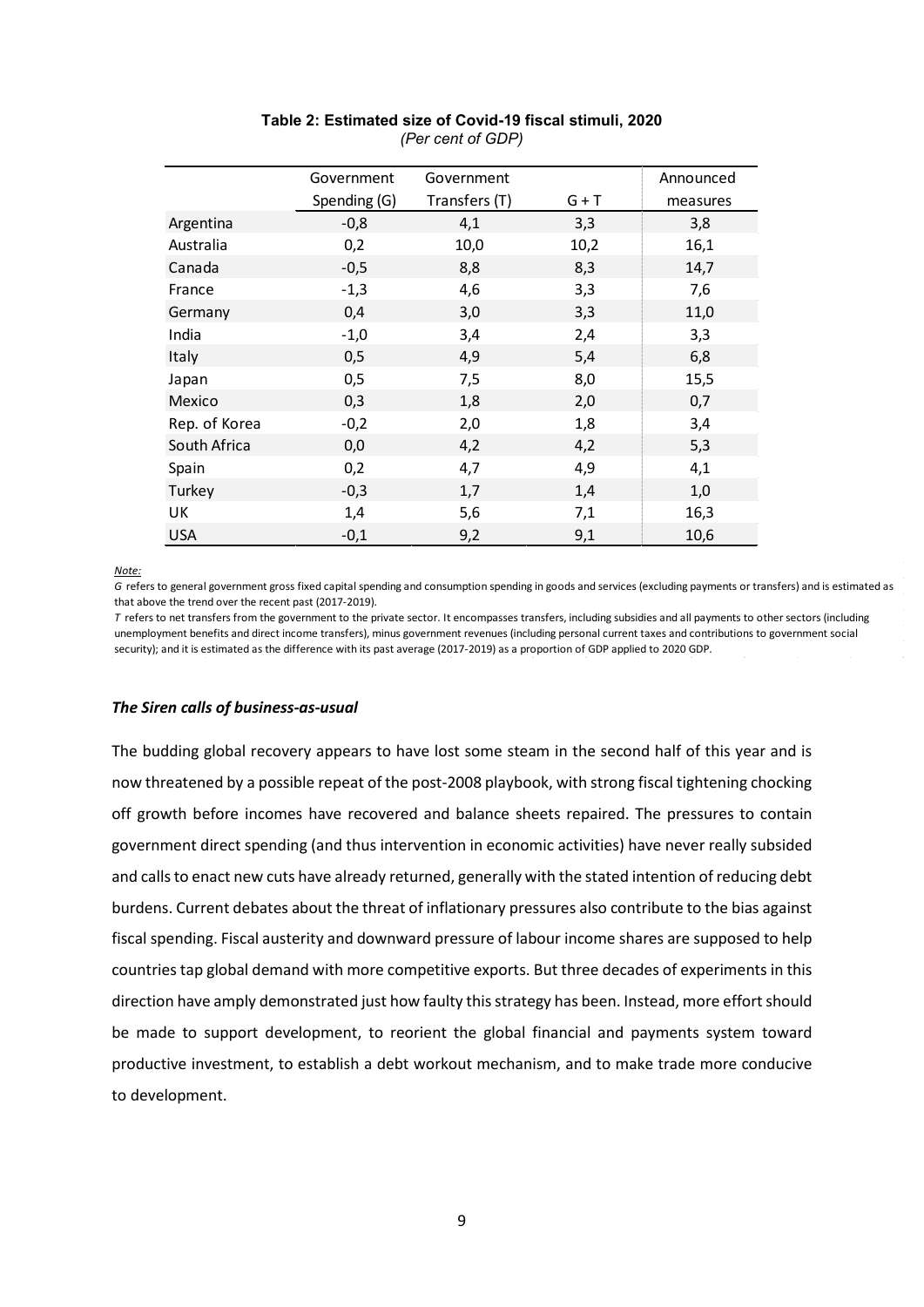Projections reflecting the continuation of these conditions into 2030 point to insufficient growth across the board (Figure 6).<sup>[1](#page-11-0)</sup> All economies will slow down, with the growth loss ranging between 0.6 and 1.2 percentage points per year. Deflationary measures in each country establish a global deflationary bias with negative feedbacks on all.<sup>[2](#page-11-1)</sup> What is more, economies that have typically recovered thanks to exports and fiscal prudence will be among the main losers since global trade will decelerate due to sluggish global demand, greater financialization and weaker wage growth (further constraining productivity growth). Also, the faster pace of financialization and the growth of speculative investment will raise the cost of government borrowing, especially in finance-constrained economies, thus deepening the pro-austerity measures. Disappointing growth aside, in this context





developing economies will experience the greater vulnerabilities: deficit economies subject to external bottlenecks and forced to rely on commodities, and surplus economies subject to double boom-bust cycles of commodity prices and of exchange rate and domestic price shocks. Finally, these trends in trade and finance run counter to the climate stabilization goals undermining the prospects of actual decarbonization of the global economy, which requires multilateral agreement on natural resource management and, therefore, alternative source of income for developing countries.

<span id="page-11-1"></span><span id="page-11-0"></span> $1$  The groups include all world economies, except China which no longer fits the characterization of surplus/ deficit and whose financial conditions are mostly shaped by domestic policy management. The economy therefore follows a more sui-generis, structural transformation pattern determined by their policy priorities. <sup>2</sup> It ought to be underscored that while financial vulnerabilities of considerable degree emerge through various model indicators, no attempt was made to impose a financial shock, which even if most plausible would be imposed ad hoc. In other words, by design financial crises during the scenario were avoided.